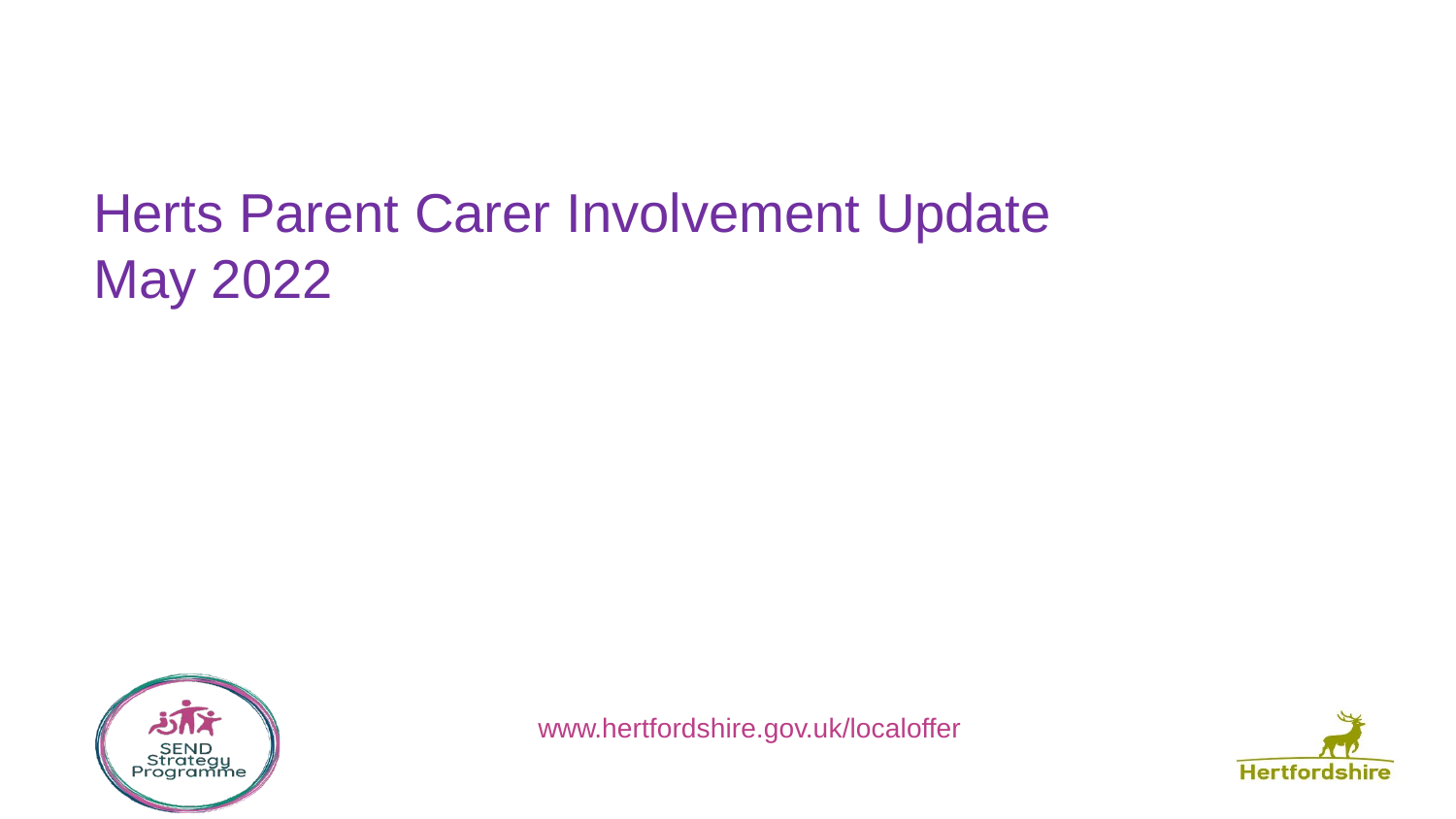### **Herts Parent Carer Involvement Update**

### **Aim of the Session**

- Give an overview of SEND services and explain how the services within Hertfordshire work together to provide the right services for your child
- Update parents on the introduction of the New Statutory SEND Service
- Explain the role and function of the new service
- Share contact details and information on who best to contact



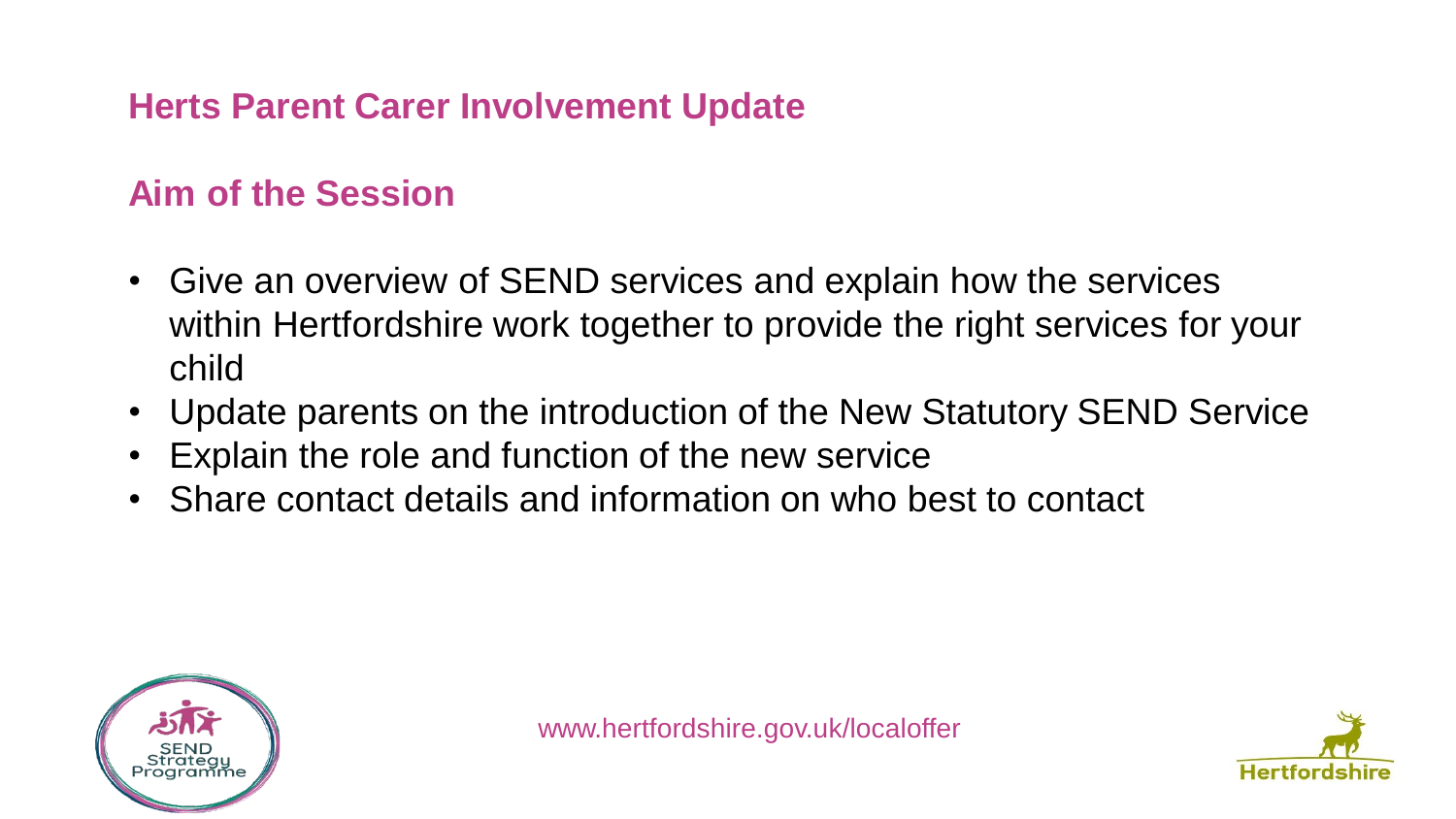## Local Authority Services *Who are we and what do we do?*

There are a range of services that support the delivery of SEND Services across education, social care and health and a range of services to support on sharing information and signposting to make sure you have the information you need at the right time to help inform decisions in relation to the best next steps for your child.

The Services we will cover today and inform on their offer and contact information include:

- Integrated Services for Learning (ISL)
- 0-25 Together Services
- SEND Information and Advice Service
- Delivering Specialist Services Locally Area Teams

#### **Integrated Services for Learning**

Integrated Services for Learning is a multi-professional service working in four integrated area teams across the county helping schools, settings and families to improve outcomes for children and young peoplé with additional and special educational needs.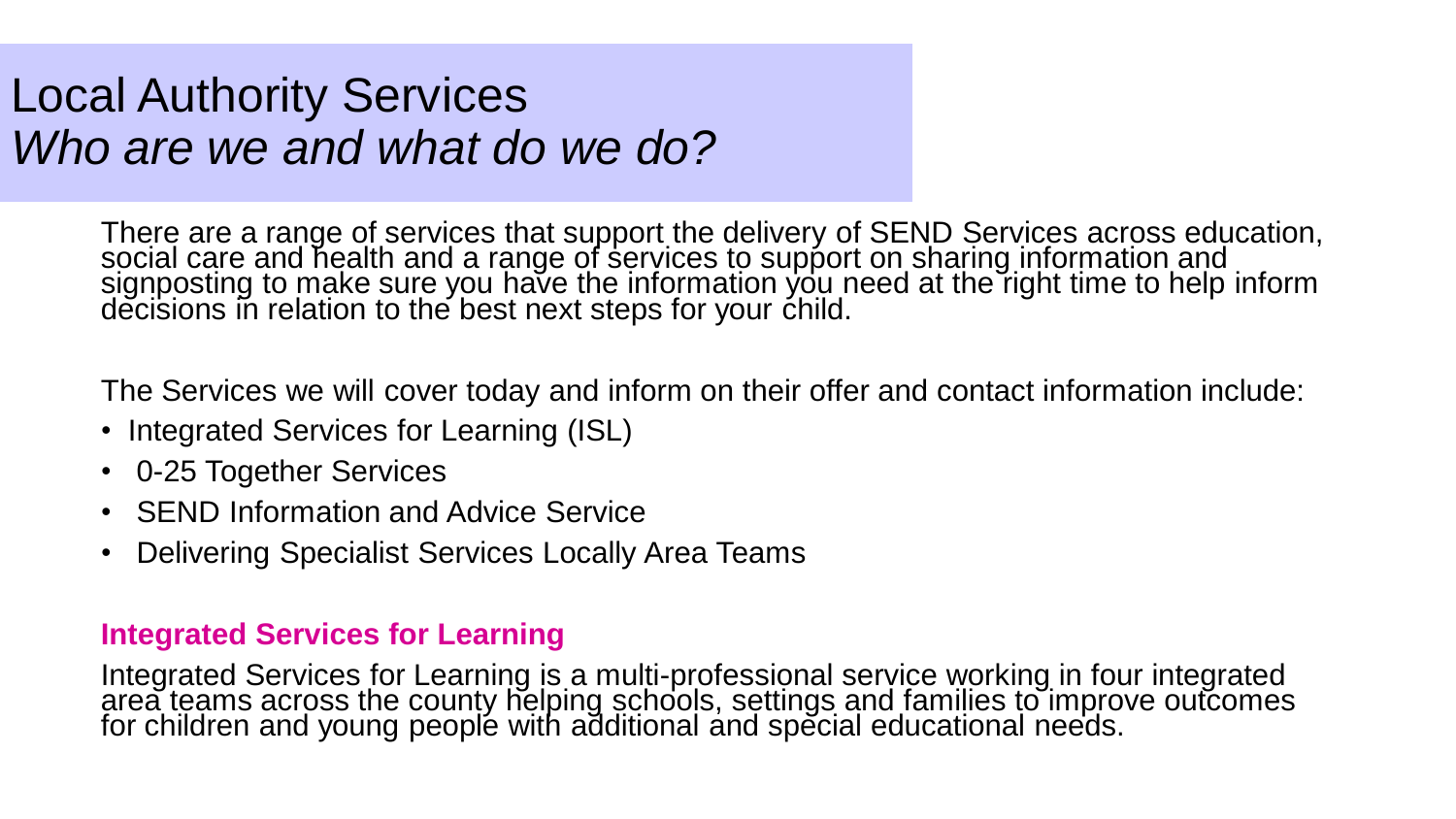### **Integrated Services for Learning (ISL) – Who are we and what do we offer?**

#### **Educational psychology Service:**

**Psychologists** help schools, settings and families to understand and manage a wide range of developmental issues and special educational needs.

#### **Access & Inclusion:**

The Teams carry out statutory functions in relation to children of compulsory school age including exclusion, Children Missing Education, Elective Home Education, Medical Absence, Attendance Officers work directly with children, their families and schools assessing difficulties and helping to develop practices and strategies to improve pupils' participation in education.

#### **Statutory SEND Service:**

Our Statutory SEND Service work with a range of people including parents, carers, professionals from education, social care and health agencies, to ensure that the individual educational needs of children are met. This service ensure statutory deadlines and processes are met.

**SEND Specialist Advice & Support** This specialist team offer a breadth of support to schools in relation to training and specialist teaching and resources to meet individual needs of children. The areas of specialism include:

- Early Years
- Speech Language & Autism
- PNI & SpLD
- Sensory Hearing Impairment, Visual Impairment, Multi **Sensory** Impairment

#### **SEND Graduated Response:**

A newly formed team who are supporting and working with professionals to develop an inclusive model of provision and support at in the right place, at the right time to meet the breadth of needs in Hertfordshire. This includes the new Advice line, training for schools and school place planning.

**Shared Services** : The Shared Services team oversee the data and quality reporting for ISL as well as leading the business and operational functions for the service.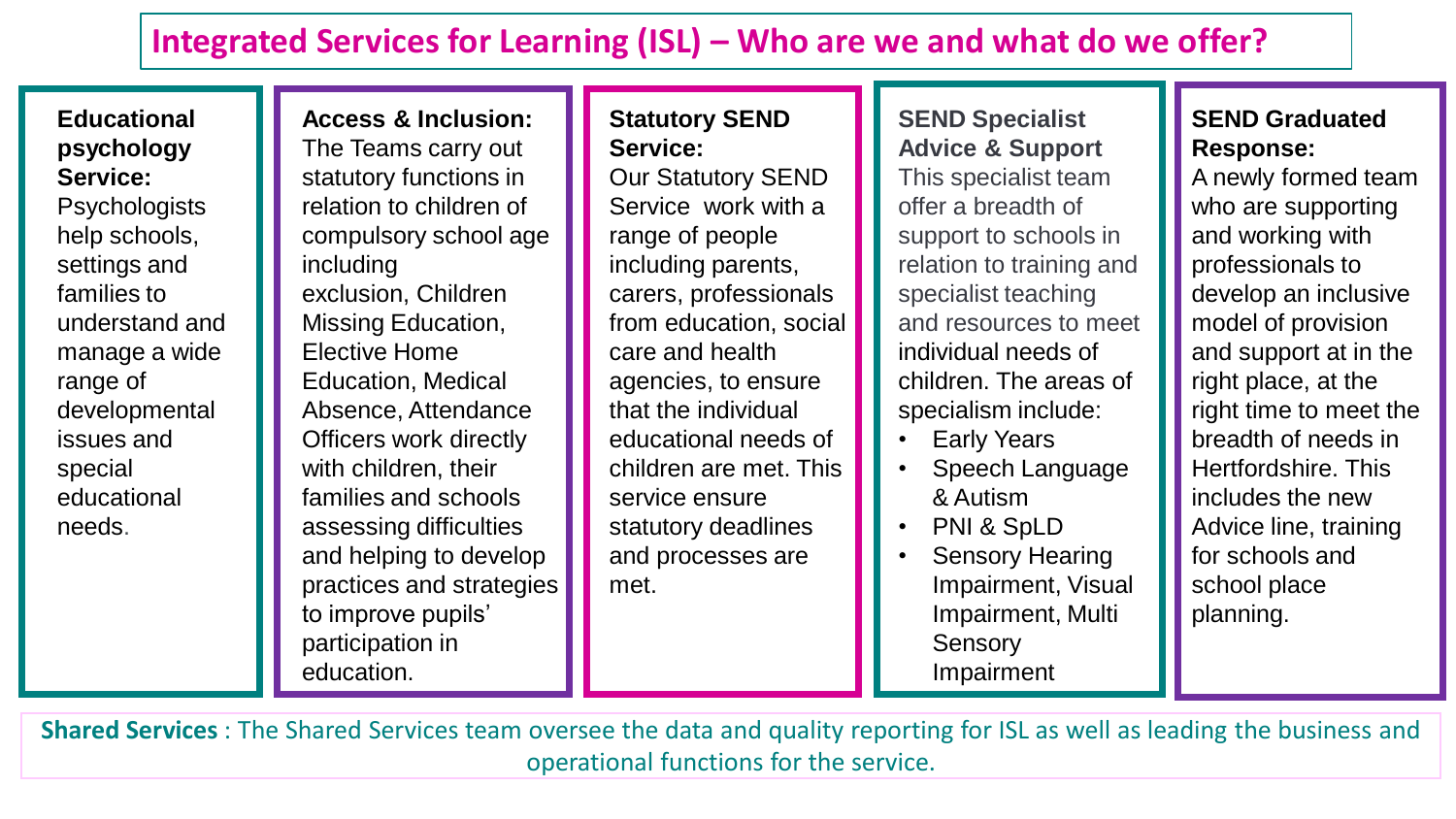- **Educational psychology advice line**
- **01992 588 574** Wednesdays 2pm 4.30pm \*During the summer holidays Contactline will be running fortnightly from Weds 20 July 2022. This will be resumed weekly from Weds 31 Aug 2022.\*
- **Specific Learning Difficulties (SpLD)**
- **01442 453 920** (term time only) Thursdays 9.30am 12pm
- **Speech, Language, Communication and autism Needs (SLCA)**
- **01442 453 920** (term time only) Tues and Weds, 1.30pm 4pm
- **Early years (0 - 5)**
- **01442 453 920** (term time only) Weds 9am 12pm and Thurs 1.30pm 4pm
- **Physical and neurological impairment team (PNI)**
- **01442 453 920** (term time only) Mondays, 1.30pm 4pm
- **Education Support for Medical Absence (ESMA)**
- **01442 454 802** (school hours, term time only) esmaenquiries@hertfordshire.gov.uk
- **Children and young people's therapy services**
- **(Advice from occupational therapists, physiotherapists and speech and language therapists)**
- **01923 470680 – select Option 3 for the therapy service.** Or email [hct.cyptherapies1@nhs.net.](mailto:hct.cyptherapies1@nhs.net)

#### [How to contact all SEND Services can also be found here on the Local Offer Website](https://www.hertfordshire.gov.uk/microsites/local-offer/contact-a-send-service.aspx)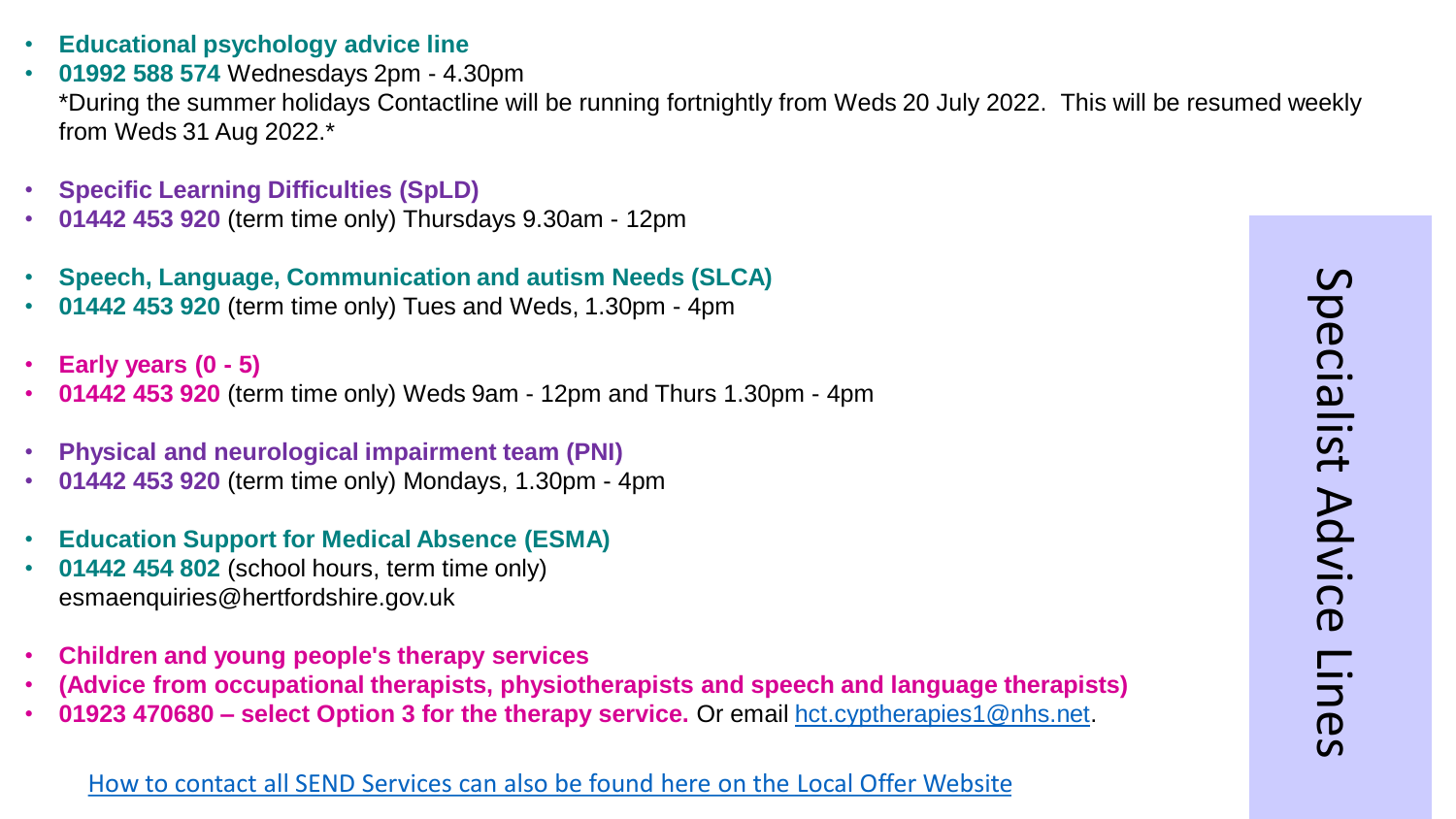$25\sqrt{2}$  0-25<br>Together

Working together for safe, independent and fulfilled lives for children, young people and young adults with disabilities

0-25 Together is our Social Work and Adult Nursing Service that intervenes and supports children with complex disabilities, life limiting or lifelong support needs.

We support families, children, young people and young adults who have a range of complex needs. Our focus is to ensure we support people to make positive decisions in their lives, enabling their independence and that they can take part in their local community.

#### **0 - 25 Together - East and West and Transforming Care Team**

Is a Service for disabled children, young people and young adults. We deliver a range of professional social work services including safeguarding children and adults, needs assessment, care and support planning and looked after.

#### **Disabled Children and Young People Shared Care Service**

Shared care provide a range of family supports for disabled children and their parent/carers. The teams primary role is to recruit and support volunteers who are linked to disabled children and their families.

If you want to find out if you can be assessed for social care support, call the customer service centre on **0300 123 4043**.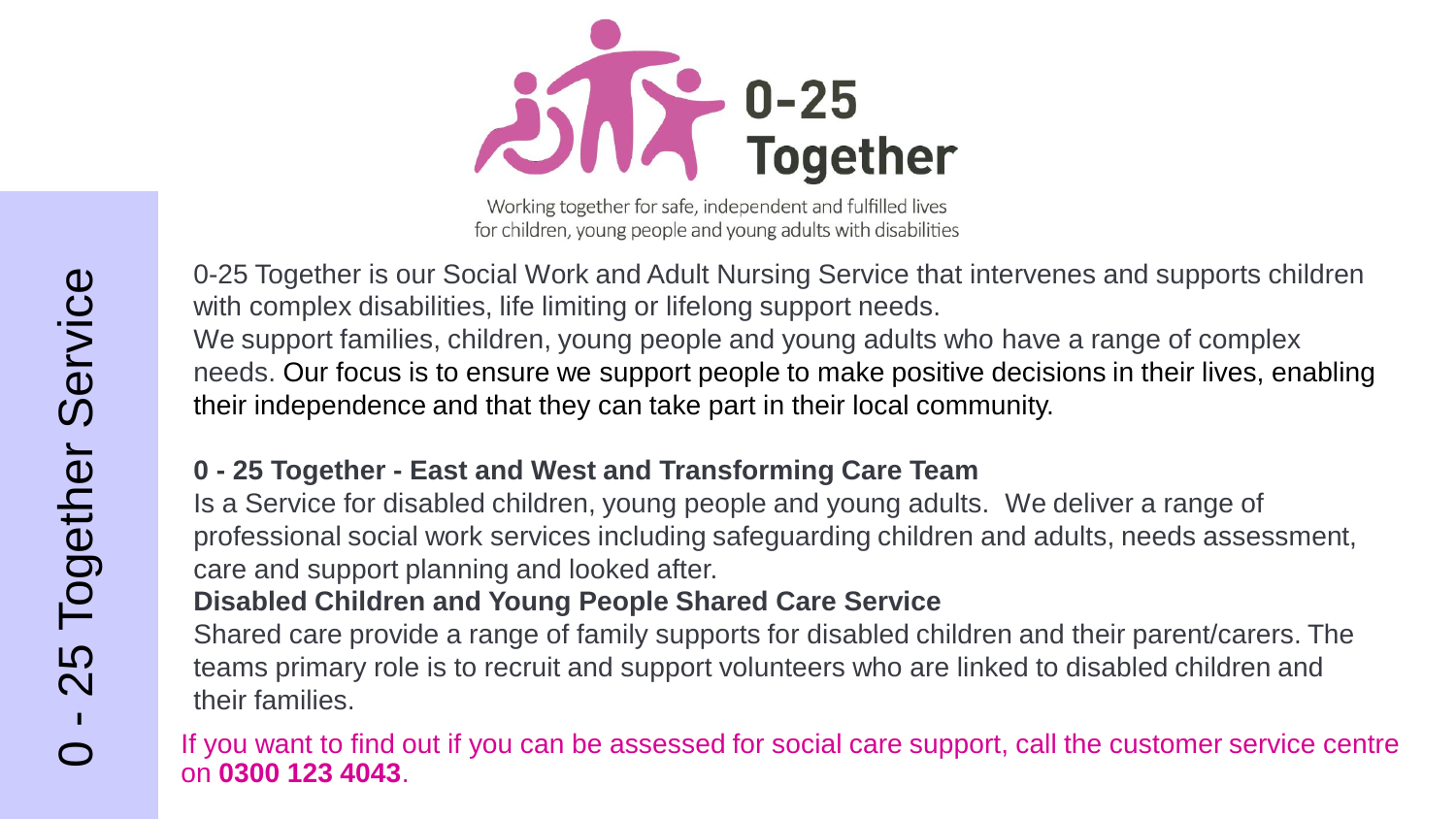## Hertfordshire SENDIASS



- SENDIASS is the Information, Advice and Support Service for Special Educational Needs and Disabilities for families living in Hertfordshire.
- The service aims to empower and enable children and young people with SEN/D and their parents/carers to take an active role in decision making on matters relating to their needs.
- This is done by providing free, impartial and confidential information and support through the dedicated helpline, online resources, at events and workshops and through ongoing casework for some individuals. This is also available to professionals working in Hertfordshire.
- The service uses the SEND Code of Practice to advise and provide support on issues relating to an individuals SEND. This includes:
- education, health and social care
- national and local policy
- the Hertfordshire Local Offer
- your rights and choices
- where you can find help and advice
- how you can access support
- Contact details:
- [info@hertssendiass.org.uk](mailto:info@hertssendiass.org.uk) 01992 555847 [www.hertfordshiresendiass.org.uk](http://www.hertfordshiresendiass.org.uk/)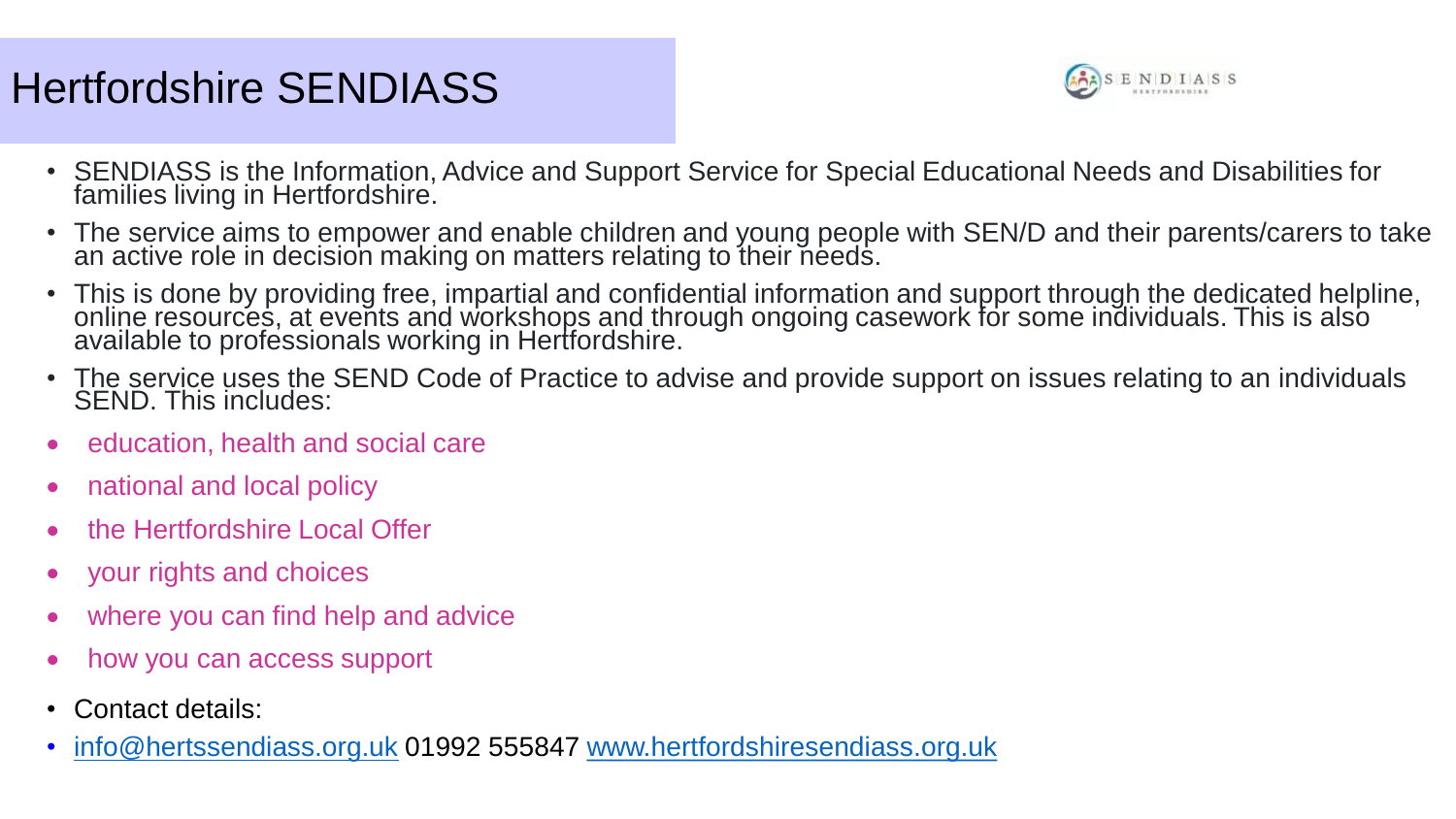### Delivering Specialist Provision Locally

One way in which Hertfordshire provides support to children and young people with SEND across the county is through our Delivering Special Provision Locally groups (DSPLs).

There are 9 DSPL areas. The reason for having different area groups means that the groups can cater the provision to exactly what their area needs, giving a more focused approach to providing the right support for the right locality. They provide support to schools and also widen the choice for parents and families of support outside of school in the local area.

- Each DSPL group is made up of:
- Parents and carers
- Staff from early years settings, schools and colleges
- People from other SEND organisation
- The area groups are:

•

- [Hitchin, Letchworth, Baldock and Royston \(DSPL 1\)](https://nhdspl.org.uk/)
- [Stevenage \(DSPL 2\)](http://stevenagedspl.org.uk/)
- [Bishop's Stortford, Sawbridgeworth, Buntingford, Watton-at-Stone, Hertford and Ware \(DSPL 3\)](http://dspl3.co.uk/)
- [Hoddesdon, Broxbourne and Cheshunt \(DSPL 4\)](https://www.dspl4.co.uk/)
- [Welwyn Garden City and Hatfield \(excluding south Hatfield villages\) \(DSPL 5\)](https://www.dspl5.co.uk/)
- [Potters Bar \(including south Hatfield villages\) and Borehamwood \(DSPL 6\)](https://www.dsplarea6.org.uk/)
- [Harpenden and St Albans \(DSPL 7\)](http://dspl7.org.uk/)
- [Berkhamsted, Tring, Hemel Hempstead and Kings Langley \(DSPL 8\)](http://www.dacorumdspl.org.uk/)
- [Watford, Three Rivers, Bushey and Radlett \(DSPL 9\)](http://dsplarea9.org.uk/)

#### **[Find out more about your DSPL Area on the Local Offer Here](Find%20out%20more%20about%20your%20local%20DSPL%20Here)**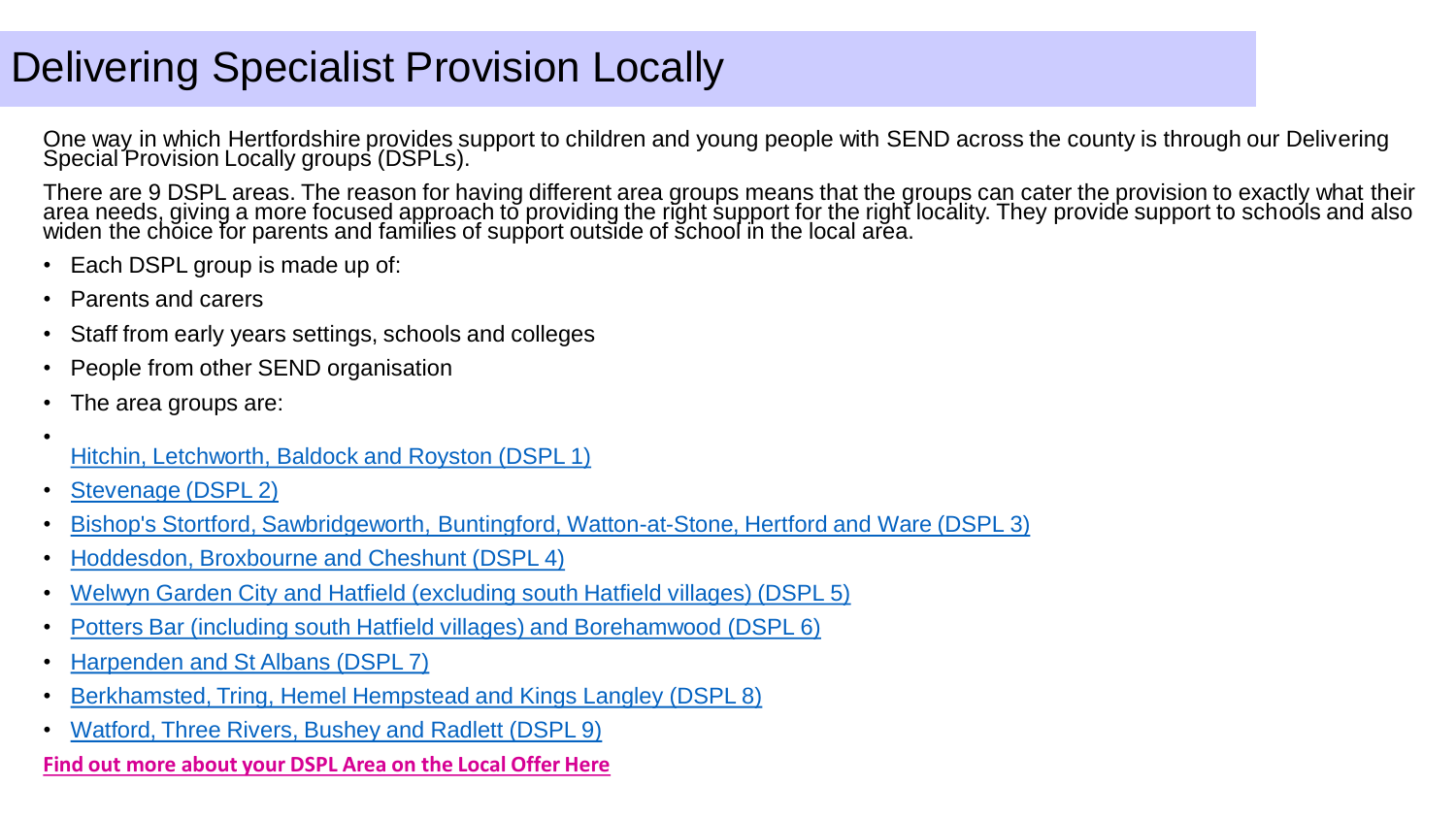## Statutory SEND team

### Mim Kendrick – County Lead for Statutory Assessment and Review



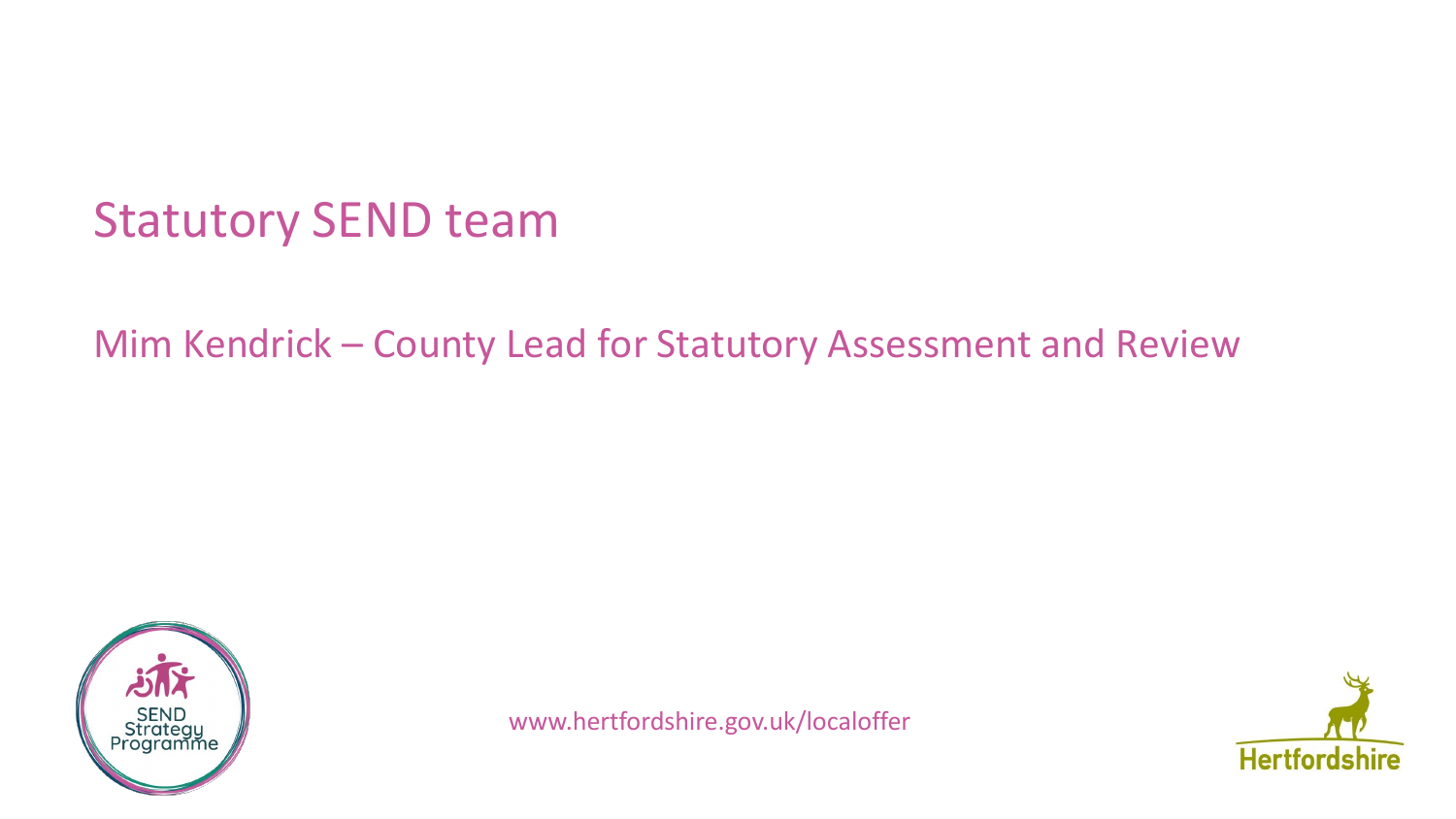# **The new structure in the team came into place from the end of April**

**Assessment and customer care**

**Provisions, outcomes and placement**

This team look after all children and young people who are currently in the assessment process or awaiting their first annual review.

This team look after reviews for EHC plans, which includes processes relating to placement or additional support requests.

**Resolution and reconciliation**

This team step in when there is an issue that hasn't been resolved, for example a complaint, mediation or appeal.



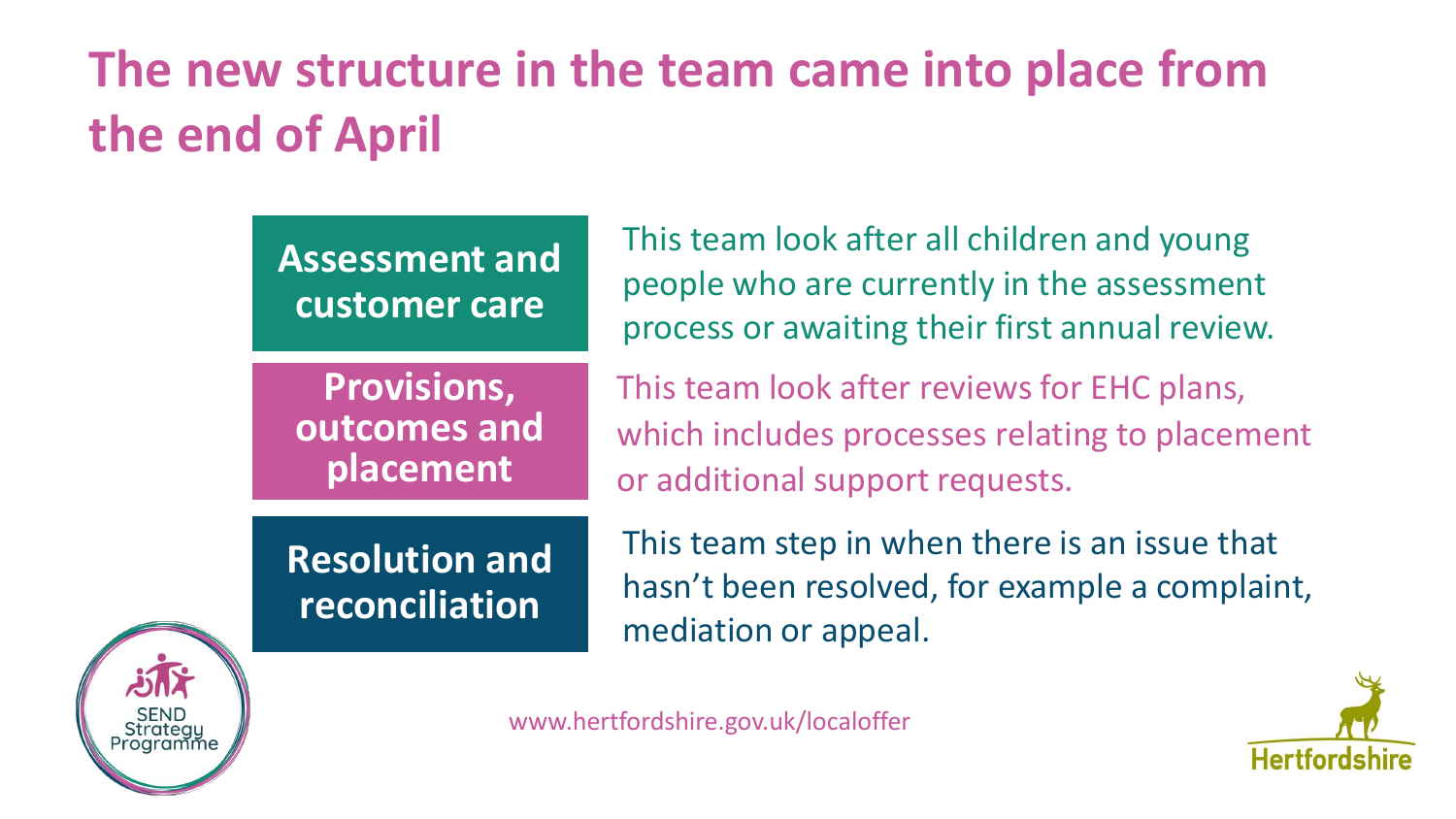

### [www.hertfordshire.gov.uk/improvingstatutorysend](http://www.hertfordshire.gov.uk/improvingstatutorysend)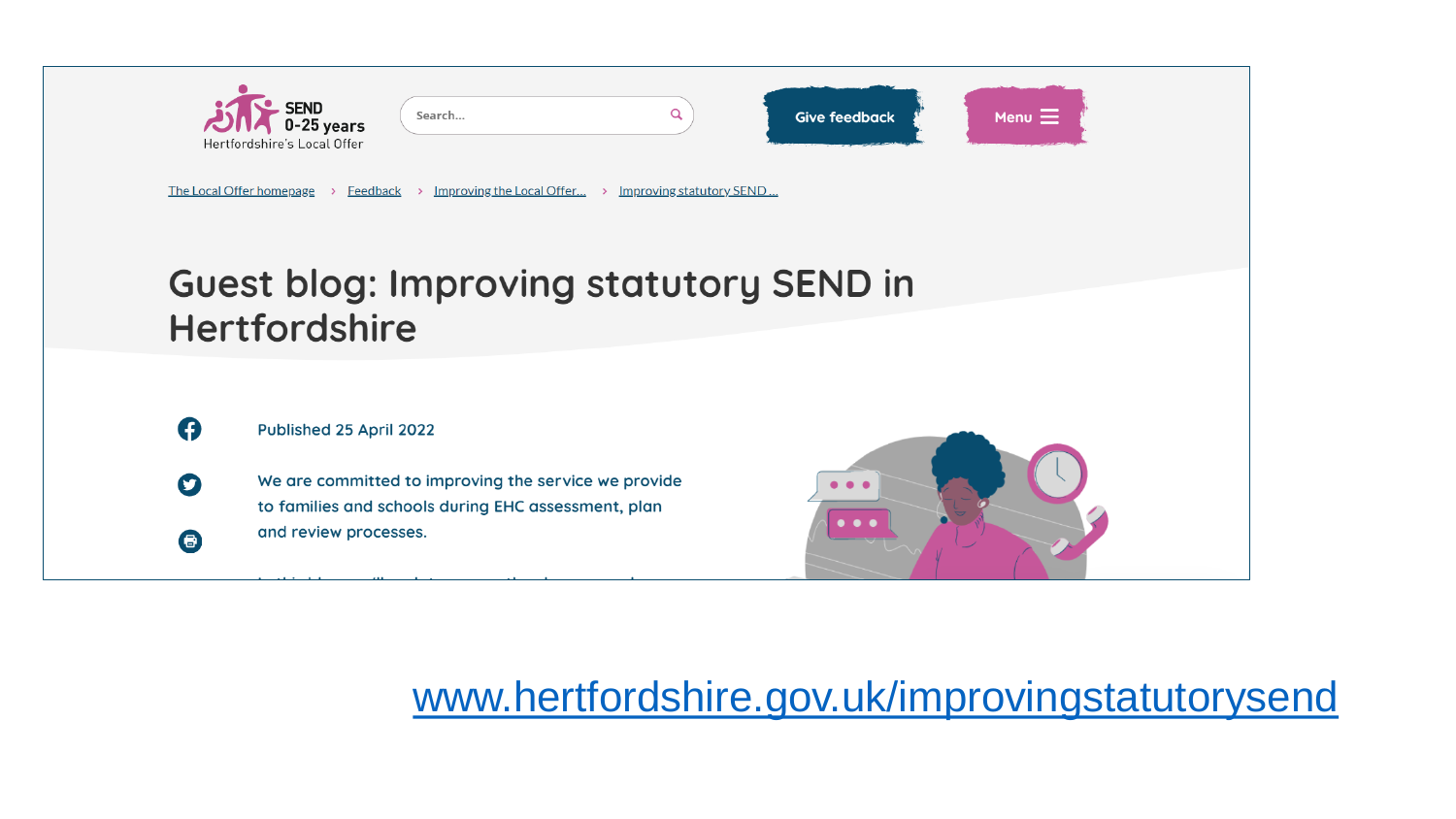# **The new structure in the team came into place from the end of April**





www.hertfordshire.gov.uk/localoffer

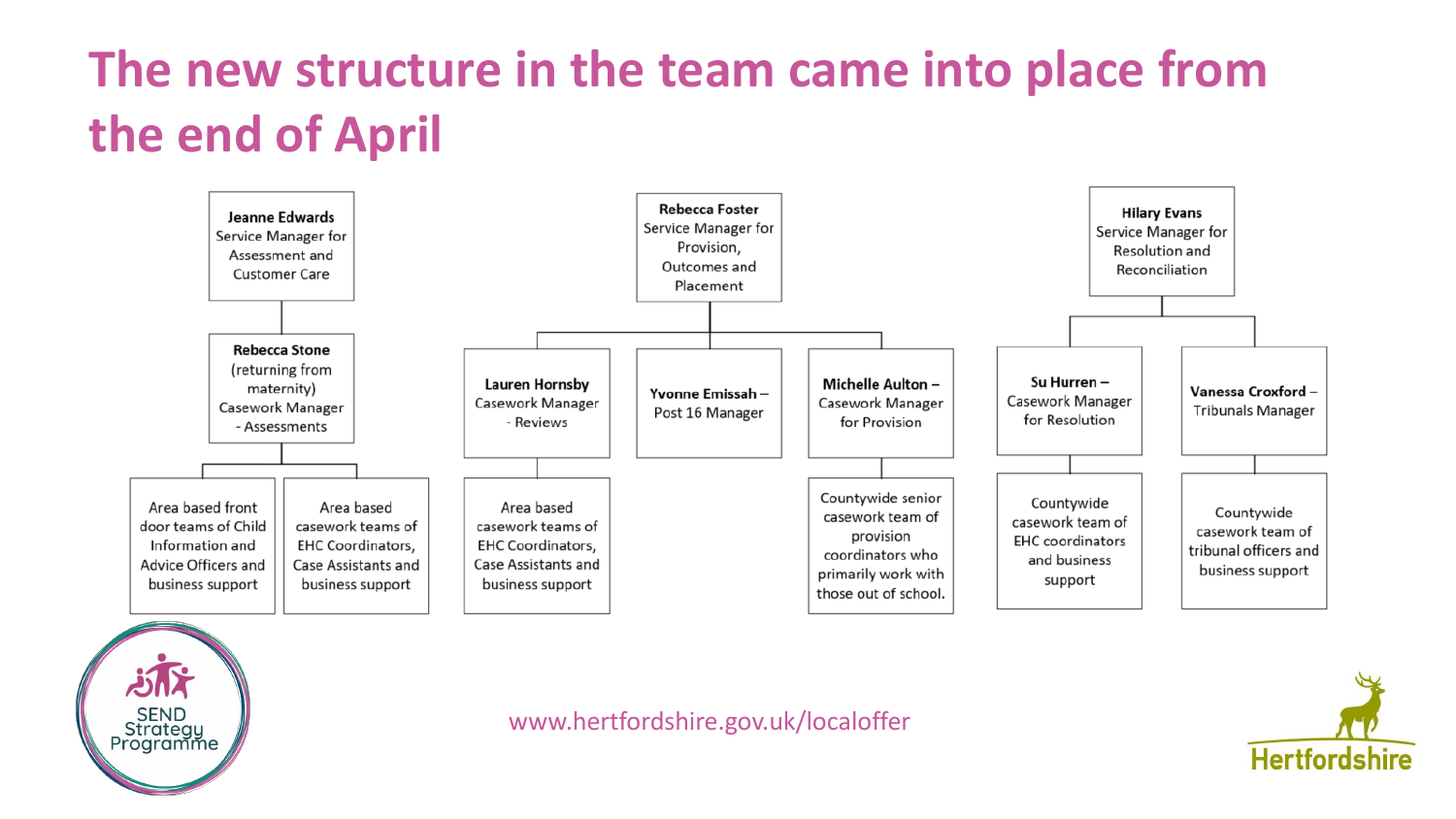## **Recruitment**

- We are in the process of taking on more than 20 additional staff in the service, across all roles (administrative, case holders and management) who are starting in the service between May and August.
- We do have a high number of vacancies at this stage, and a number of short term staff covering these.



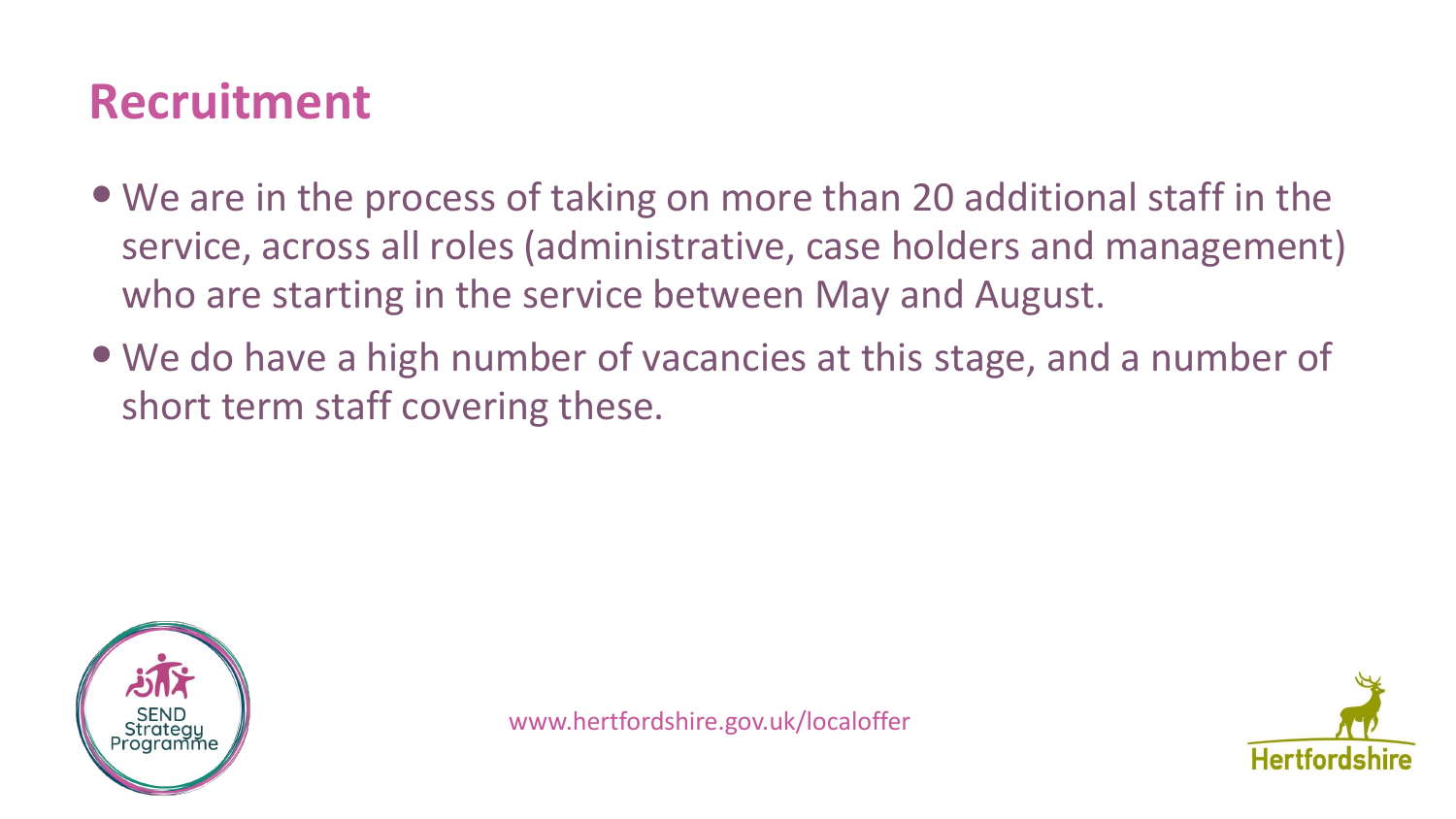# **Other changes**

- •The job title of SEND officers in Hertfordshire has been changed to EHC Coordinator.
- •This reflects their role as a coordinator of processes and other services in relation to education, health and care assessments and plans.
- There are a number of new case assistant roles working within the service who will provide support that enables EHC Coordinators to focus on communication and casework.



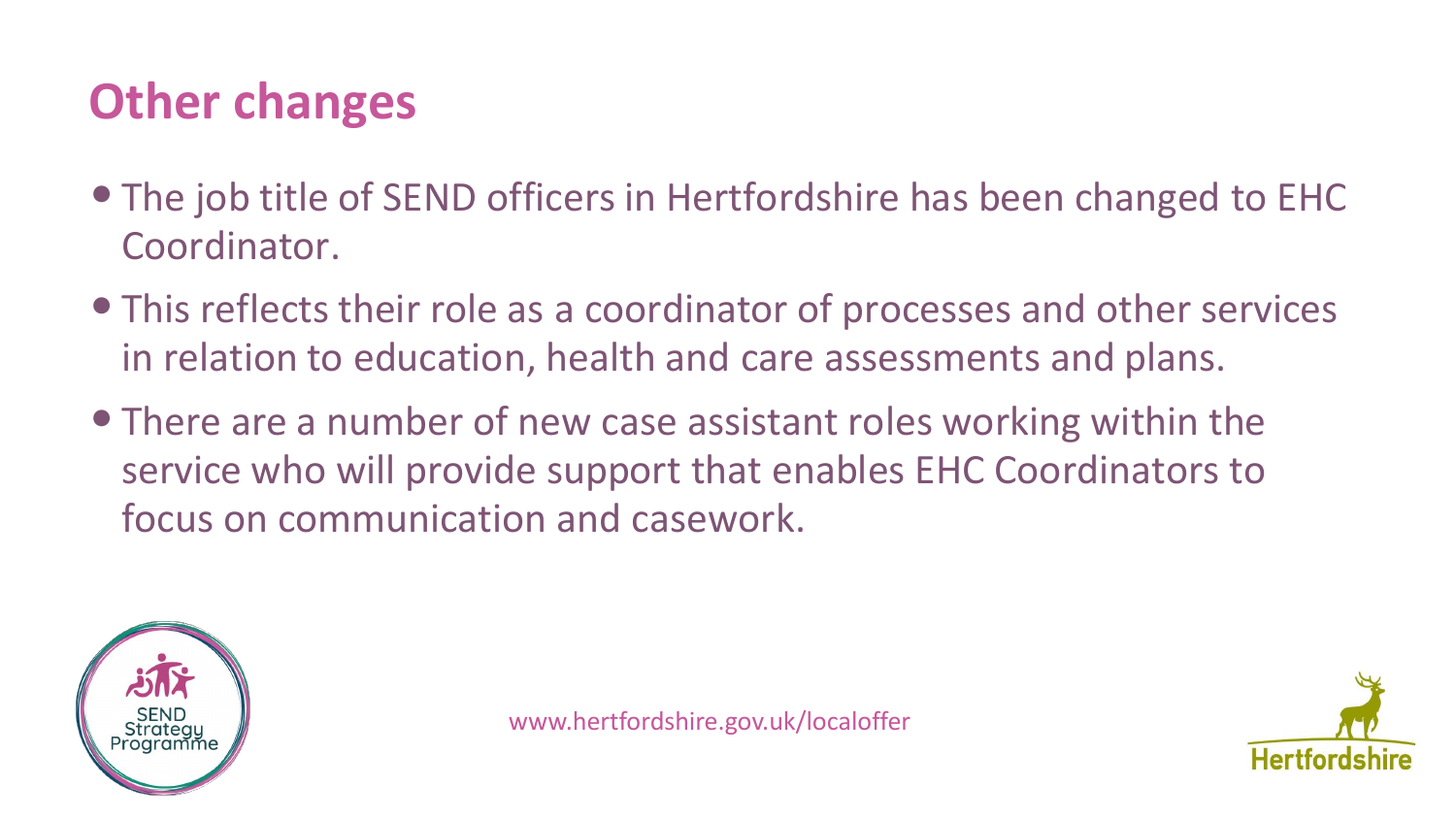# **Contact details:**

**All teams can be contacted via: 01442 453300**



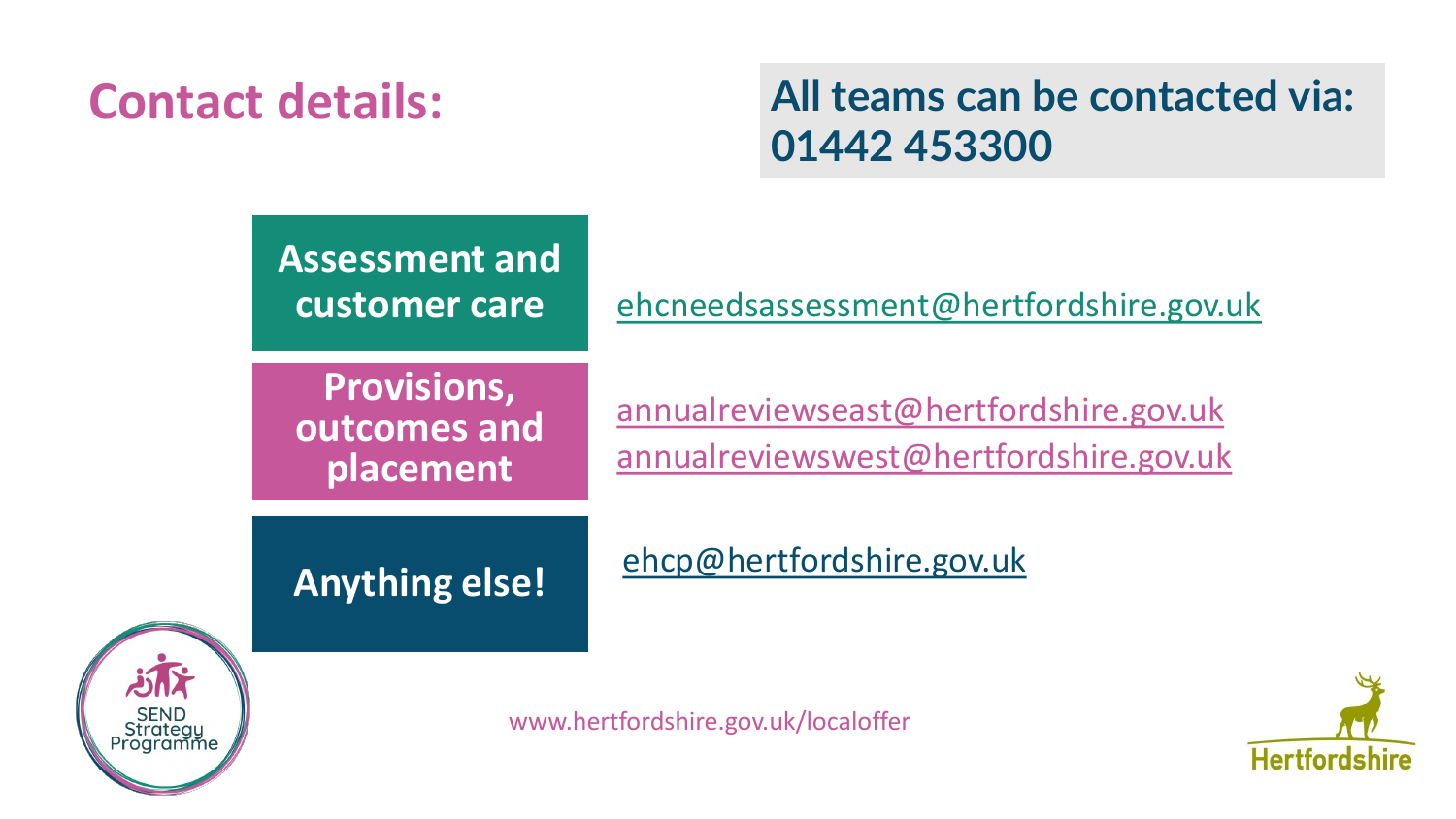## **Graduated Response team**

- New officers to support the implementation of provision within an EHC plan in mainstream schools. These roles will also support panel processes and phase transfer processes, supporting schools identified with high levels of need.
- •Support for Way Forward Meetings following a refusal to assess and a refusal to issue a plan following assessment.



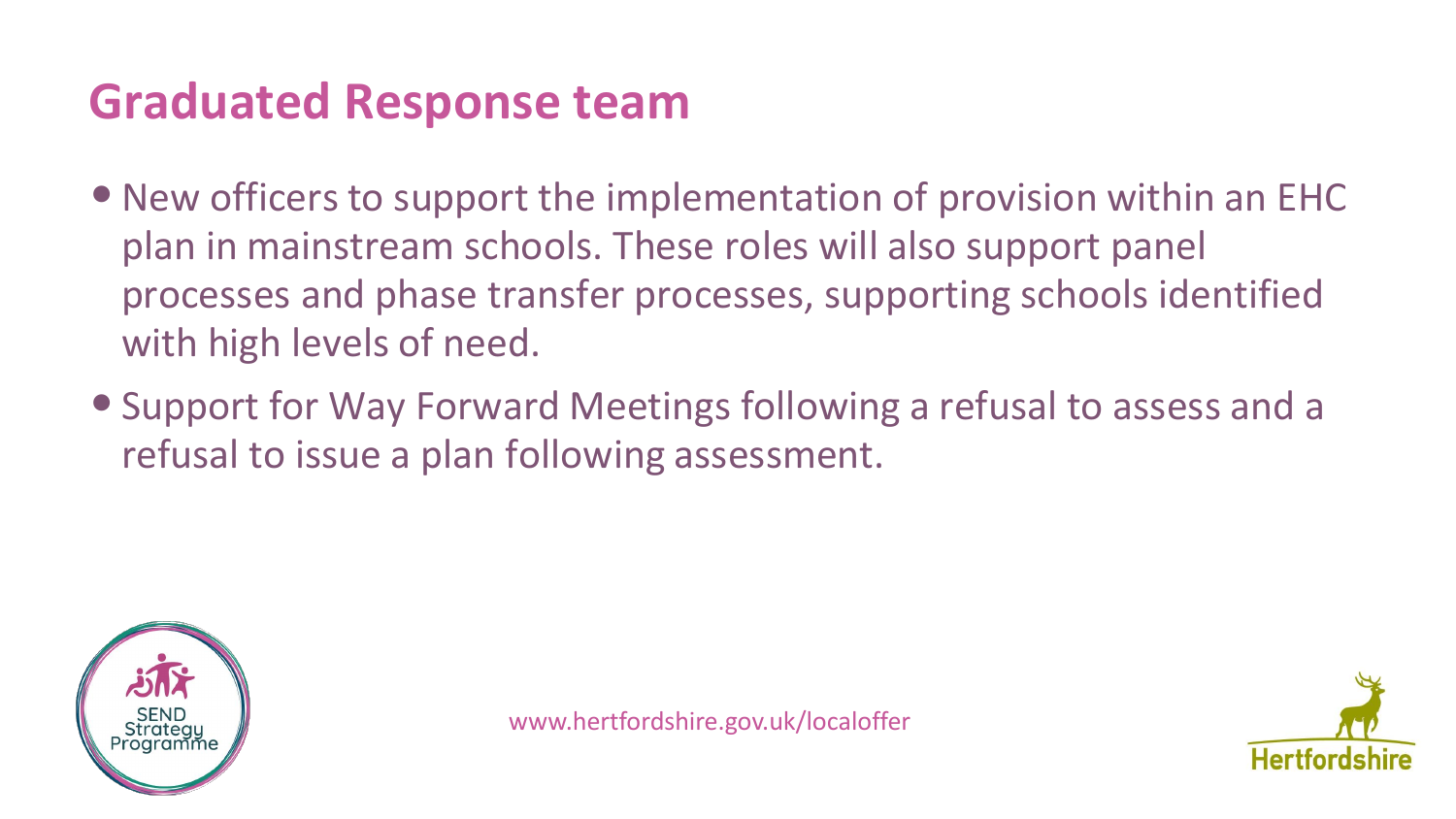# **Service priorities for this year**

- Recruitment, induction and ongoing training in the law, our shared ambitions for SEND in Hertfordshire, and our service standards.
- Communication and transparency particularly in placement conversations
- Quality of EHC plans and incorporating the Preparing for Adulthood framework
- Building professional networks across education, health and care services that lead to faster, more effective support for children and young people with EHC plans
- Earlier resolution of issues.